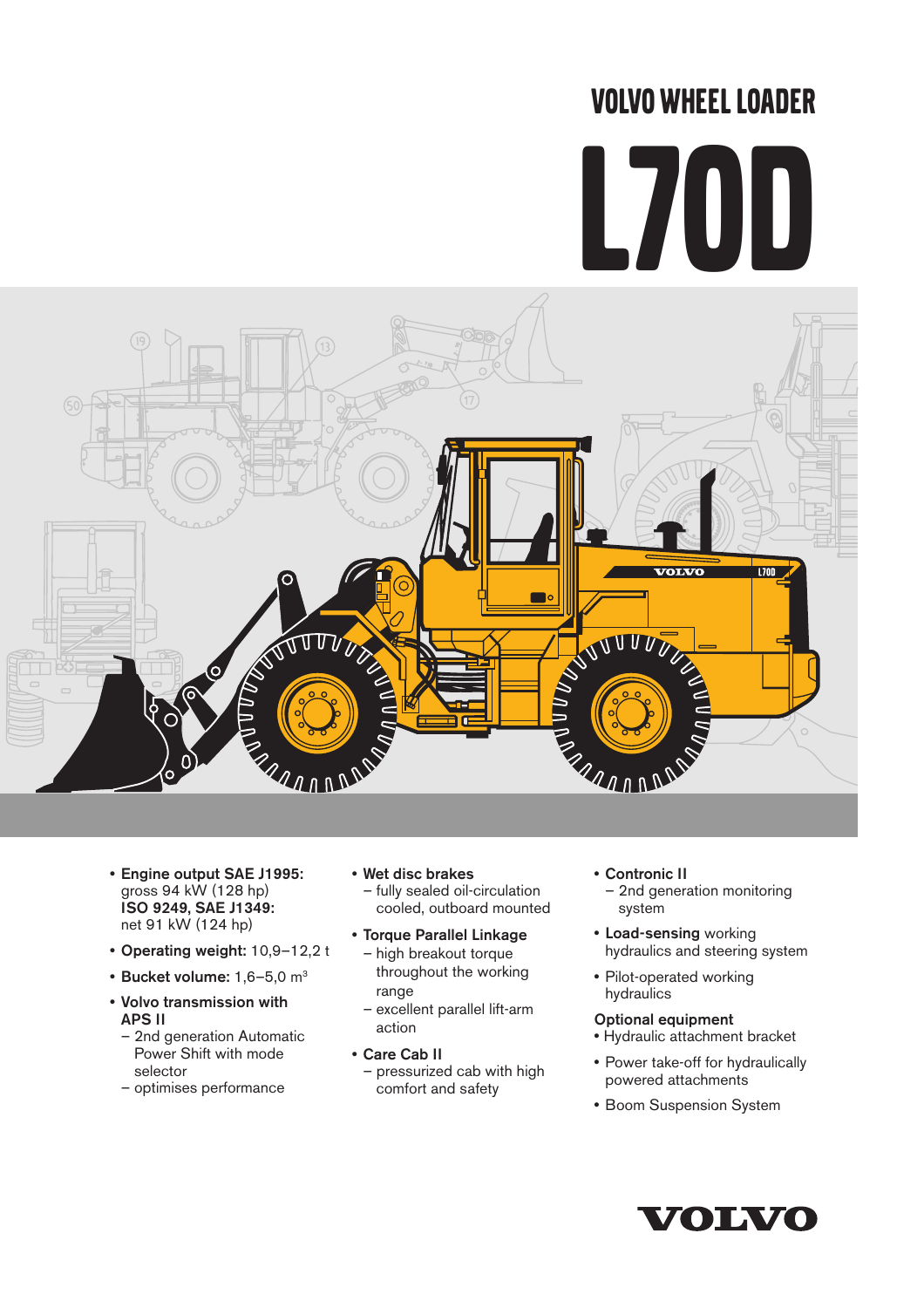

#### **SERVICE**

*The Contronic II monitoring system provides information on machine condition, routine maintenance schedules and minimizes time required for troubleshooting.*

Service accessibility: Large, easy-to-open engine access doors with gas struts. Swing-out radiator grille and radiator.



#### ENGINE

*The Volvo engine offers high torque and quick response at low rpm also under full load. The machine operates at low engine speeds, which contributes to good fuel economy, less noise, less wear and longer life.*

Engine: High performance, low emission 6-cylinder, in-line, direct-injected, turbocharged, intercooled 4-stroke diesel engine with wet replaceable cylinder liners.

Air cleaning: three-stage.







#### ELECTRICAL SYSTEM

*Contronic II monitoring system with increased function control. Electrical system with circuit boards, well protected by fuses. The system is pre-wired for installation of optional equipment.*

Central warning system: Central warning light for the following functions, (buzzer with gear engaged: Engine oil pressure, transmission oil temperature, brake pressure, parking brake, steering system pressure, coolant temperature, transmission oil temperature, hydraulic oil temperature, overspeeding in engaged gear, computer malfunction.

|                            | 24 V            |
|----------------------------|-----------------|
|                            | 2x12V           |
|                            | 2x105 Ah        |
| Cold cranking capacity, ea | 690 A           |
|                            | 185 min         |
|                            | 1680 W / 60 A   |
|                            | 5,4 kW (7,3 hp) |



#### **DRIVETRAIN**

*The drivetrain and working hydraulics are well-matched to each other and reliable design. Quick acceleration boosts productivity. Volvo system-compatible design facilitates servicing.*

Torque converter: Single-stage

Transmission: Volvo Power Shift transmission of countershaft type with single-lever control. Fast and smooth forward/ reverse shifting.

Shifting system: Volvo Automatic Power Shift (APS II) with mode selector.

Axles: Volvo, fully floating axle shafts with planetary-type hub reductions. Cast-steel axle housing. Fixed front axle and oscillating rear axle. 100 % differential lock on front axle (option).

|                             | Volvo HT 90         |              |  |
|-----------------------------|---------------------|--------------|--|
|                             |                     |              |  |
| Speeds, max forward/reverse | High                | Low (option) |  |
|                             | 7.0 km/h 1.9 km/h   |              |  |
|                             | 14,0 km/h           | 3,7 km/h     |  |
|                             | 26,0 km/h 7,3 km/h  |              |  |
|                             | 44,0 km/h 13,6 km/h |              |  |
|                             | $20.5 R25*12$       |              |  |
|                             | Volvo / AWB 15      |              |  |
|                             |                     |              |  |
| Ground clearance at         |                     |              |  |
|                             |                     |              |  |



#### BRAKE SYSTEM

*Simple, reliable system with few parts ensures high availability and safety. Self-adjusting internal oil circulationcooled disc brakes give long service intervals.*

Service brakes: Volvo, dual-circuit system with nitrogencharged accumulators. Fully hydraulically operated enclosed internal oil circulation-cooled disc brakes. Transmission declutch during braking can be preselected by a switch on the instrument panel.

Parking brake: Mechanically operated drum brake on front axle input shaft.

Secondary brake: Either of the service brake circuits or the parking brake fullfills the safety requirements.

Standards: The brake system complies with the requirements of ISO 3450, SAE J1473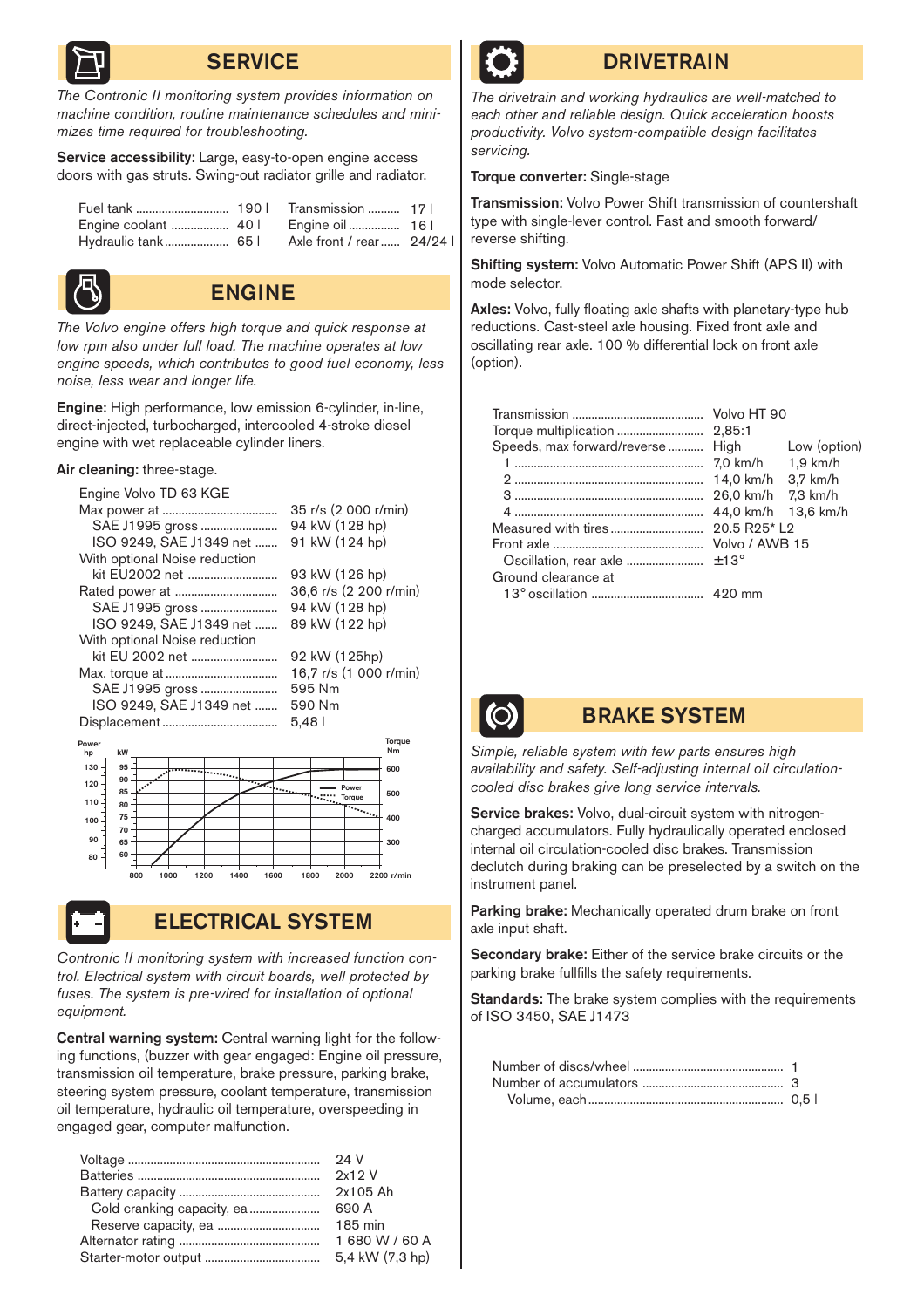#### OPERATIONAL DATA, VOLVO L70D

|                                  |                |              | <b>GENERAL PURPOSE</b> |              |              |                  |                  |                  |                  |                  | <b>LIGHT MATERIAL</b> |  |  |
|----------------------------------|----------------|--------------|------------------------|--------------|--------------|------------------|------------------|------------------|------------------|------------------|-----------------------|--|--|
| <b>Tires 20.5 R25</b>            |                | <b>Teeth</b> | <b>Teeth</b>           | <b>Teeth</b> | <b>Teeth</b> | Bolt-on<br>edges | Bolt-on<br>edges | Bolt-on<br>edges | Bolt-on<br>edges | Bolt-on<br>edges | Bolt-on<br>edges      |  |  |
| Volume, heaped ISO/SAE           | m <sup>3</sup> | 1,6          | 1,6                    | 1,8          | 1,8          | 1,7              | 1,7              | 1,9              | 1,9              | 3,1              | 5,0                   |  |  |
| Volume at 110% fill factor       | m <sup>3</sup> | 1,8          | 1,8                    | 2,0          | 2,0          | 1,9              | 1,9              | 2,1              | 2,1              | 3,4              | 5,5                   |  |  |
| Static tipping load,<br>straight | kg             | 8340         | 7880                   | 8250         | 7790         | 8160             | 7700             | 8070             | 7620             | 7310             | 7380                  |  |  |
| at 35° turn                      | kg             | 7490         | 7050                   | 7400         | 6960         | 7310             | 6880             | 7230             | 6800             | 6500             | 6550                  |  |  |
| at full turn                     | kg             | 7240         | 6800                   | 7150         | 6720         | 7060             | 6640             | 6980             | 6560             | 6270             | 6310                  |  |  |
| <b>Breakout force</b>            | kN             | 97,6         | 88,1                   | 91,2         | 82,9         | 92,5             | 84,0             | 86,9             | 79,4             | 61,4             | 53,2                  |  |  |
| Α                                | mm             | 6950         | 7040                   | 7010         | 7110         | 7050             | 7150             | 7120             | 7220             | 7570             | 7790                  |  |  |
| Ε                                | mm             | 840          | 940                    | 910          | 1000         | 920              | 1020             | 990              | 1090             | 1420             | 1650                  |  |  |
| $H^*$                            | mm             | 3040         | 2970                   | 2990         | 2920         | 2940             | 2870             | 2890             | 2820             | 2600             | 2450                  |  |  |
| L                                | mm             | 5010         | 5060                   | 5070         | 5120         | 5010             | 5060             | 5070             | 5120             | 5280             | 5570                  |  |  |
| $M^*$                            | mm             | 900          | 980                    | 950          | 1030         | 910              | 980              | 960              | 1030             | 1310             | 1490                  |  |  |
| $N^*$                            | mm             | 1560         | 1610                   | 1590         | 1630         | 1520             | 1560             | 1540             | 1580             | 1610             | 1670                  |  |  |
| V                                | mm             | 2500         | 2500                   | 2500         | 2500         | 2500             | 2500             | 2500             | 2500             | 2550             | 2650                  |  |  |
| a, clearance circle              | mm             | 11070        | 11100                  | 11100        | 11140        | 11100            | 11130            | 11130            | 11170            | 11410            | 11640                 |  |  |
| Operating weight                 | kg             | 10870        | 11110                  | 10910        | 11150        | 10950            | 11190            | 10990            | 11230            | 11340            | 11620                 |  |  |

\*) at 45° tipping angle

#### BUCKET SELECTION CHART

The choice of bucket is determined by the density of the material and the expected bucket fill factor. The TP Linkage uses a very open bucket design, has very good roll back in all positions plus fills the bucket very well. This means that the actual volume carried is often larger than the rated capacity of the bucket. Bucket fill factor in different materials and how they affect the actual bucket volume are shown below. Example: Sand and gravel. Fill factor ~ 105%. Density 1,7 t/m<sup>3</sup>. Result: The 1,8 m<sup>3</sup> bucket carries 1,9 m<sup>3</sup>. For optimum stability always consult the bucket selection chart.

| <b>Material</b> | Bucket fill, % |     | <b>Material</b><br>density, $t/m3$ | <b>ISO/SAE</b><br>bucket volume, $m^3$ volume, $m^3$ | Actual               | Type of<br>bucket | <b>ISO/SAE</b><br>Bucket volume 0.4                                                             | <b>L70D</b> | 0,6  | 0,8  |                   | Material density (t/m <sup>3</sup> )<br>1,0 | 1,2  | 1,4                                                | 1,6               |                   | 1,8          | 2,0                             |  |
|-----------------|----------------|-----|------------------------------------|------------------------------------------------------|----------------------|-------------------|-------------------------------------------------------------------------------------------------|-------------|------|------|-------------------|---------------------------------------------|------|----------------------------------------------------|-------------------|-------------------|--------------|---------------------------------|--|
| Earth/Clay      | ~110           |     | ~1,8<br>~1,6<br>~1.4               | 1,6<br>1,8<br>2,0                                    | ~1,8<br>~2,0<br>~2,2 | purpose           | $H^{1,6}$ m <sup>3</sup><br>$2.1$ yd <sup>3</sup><br>p 1,8 m <sup>3</sup><br>$2.3 \text{ yd}^3$ |             |      |      |                   |                                             |      |                                                    | $^{2,0}_{2.6}$    | $\frac{2.3}{1.8}$ | $1,8$<br>2.3 | $\Big  \ \substack{1,6 \\ 2.1}$ |  |
| Sand/Gravel     | ~105           | 40a | ~1,9<br>~1,7<br>~1.5               | 1,6<br>1,8<br>2,0                                    | ~1,7<br>~1,9<br>~2,1 | General           | $H = \frac{1,8}{2.3} \frac{m^3}{yd^3}$<br>$p = 2,0$ m <sup>3</sup><br>2.6 yd <sup>3</sup>       |             |      |      |                   |                                             |      | $^{2,0}_{2.6}$<br>$^{2,2}_{2.9}$                   | $\frac{2,0}{2.6}$ | $\frac{1,8}{2.3}$ |              |                                 |  |
| Aggregate       | ~100           |     | ~1,9<br>~1,7<br>~1,6               | 1,6<br>1,8<br>2,0                                    | ~1,6<br>~1,8<br>~2,0 | Light<br>material | $H = \frac{3,1}{4.0} \frac{m^3}{yd^3}$                                                          |             |      |      | $\frac{3,1}{4.0}$ |                                             |      |                                                    |                   |                   |              |                                 |  |
| Rock            | $\leq 100$     |     | ~1.7                               | 1,6                                                  | ~1,6                 |                   | <b>Bucket fill</b><br>110% 105% 100% 95%<br>___                                                 | 674         | 1010 | 1350 |                   | 1685                                        | 2020 | 2360<br>Material density ( $lb$ /yd <sup>3</sup> ) | 2700              |                   | 3035         | 3370                            |  |

The size of rock buckets is optimized for optimal penetration and filling capability rather than the density of the material.

# т.  $H = Hook-on$   $P = Pin-on$

#### SUPPLEMENTAL OPERATING DATA

|                                                                |                  | <b>Tires</b>     |                  |                                   |  |  |  |  |
|----------------------------------------------------------------|------------------|------------------|------------------|-----------------------------------|--|--|--|--|
|                                                                | 17.5 R25* L2     | $600 - 26.5$     | 555/70 R25       | <b>Extended fenders</b>           |  |  |  |  |
| <b>Width over tires</b><br>mm<br>mm<br><b>Ground clearance</b> | $-90$<br>$-60$   | $+175$<br>$-65$  | $+-0$<br>$-50$   | -<br>$\qquad \qquad \blacksquare$ |  |  |  |  |
| kg<br>Tipping Load, full turn<br><b>Operating weight</b><br>kg | $-190$<br>$-330$ | $-380$<br>$-510$ | $+110$<br>$+190$ | $+245$<br>$+200$                  |  |  |  |  |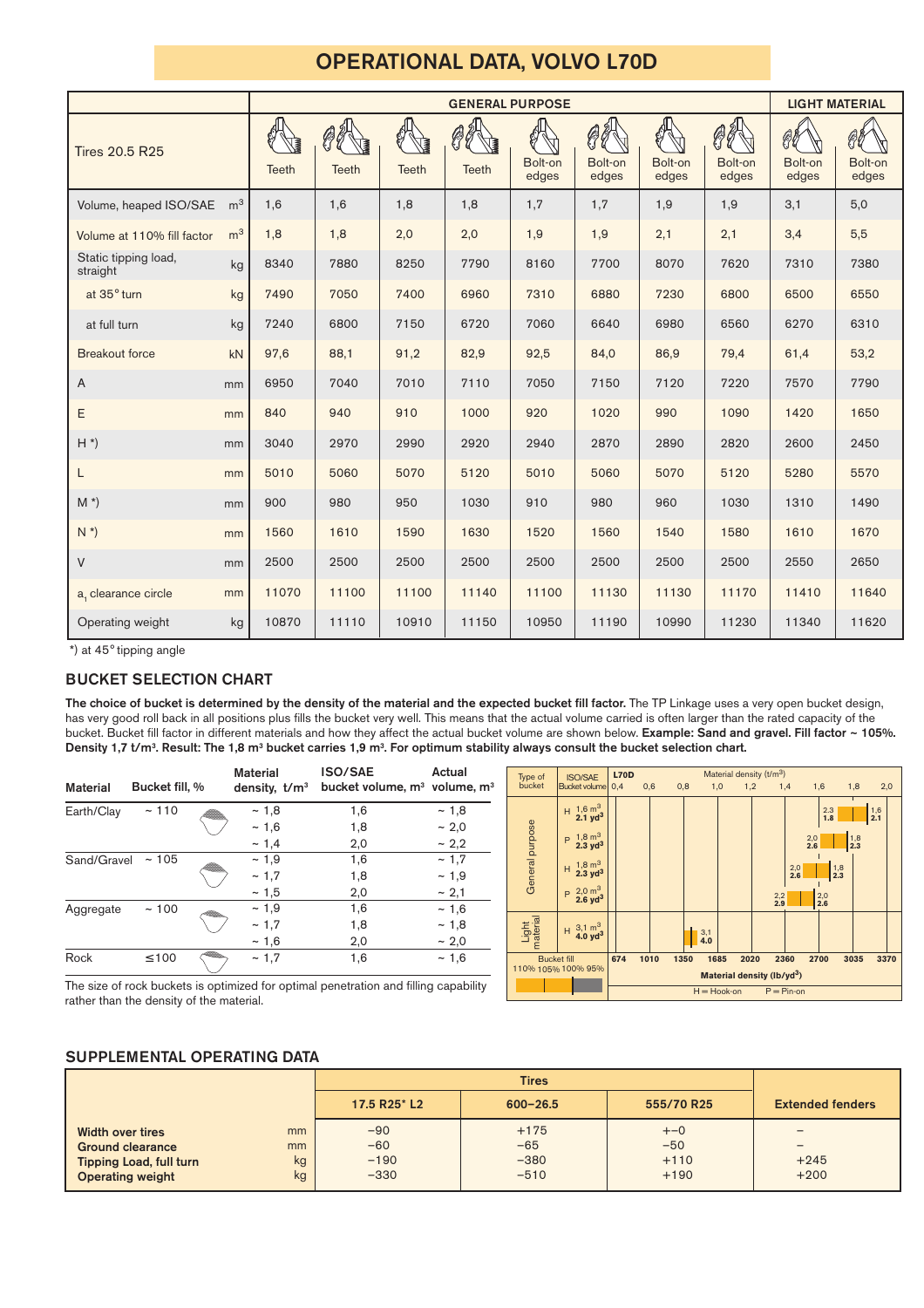#### OPERATIONAL DATA & DIMENSIONS

#### Tires: 20.5 R25\* L2

| в               | 5 900 mm               |
|-----------------|------------------------|
| C               | 2 840 mm               |
| D               | 430 mm                 |
| F.              | 3 210 mm               |
| G               | 2 135 mm               |
| J               | 3 580 mm               |
| K.              | 3 880 mm               |
| O               | $56^\circ$             |
| P               | $45^\circ$             |
| R               | $44^\circ$             |
| $R_i^{\;\star}$ | $48^\circ$             |
| S               | $78^\circ$             |
| T               | 50 mm                  |
| Ù               | 440 mm                 |
| X               | 860 mm<br>$\mathbf{1}$ |
| Υ               | 2 390 mm               |
| Ζ               | 3 170 mm               |
| a <sub>2</sub>  | 5 100 mm               |
| $a_{3}$         | 2 710 mm               |
| $a_{4}$         | $±40^\circ$            |

\* Carry position SAE

*Where applicable, specifications and dimensions are in accordance with ISO 7131, SAE J732, ISO 7546, SAE J742, ISO 5998, SAE J818, ISO 8313.*



#### MATERIAL HANDLING ARM (Hook on)

#### A B C D E F G H I J K L M N O P Q R S 1 620 kg 1 280 kg 1 050 kg 2 510 mm 1 940 mm 1 410 mm 3 260 mm 4 300 mm 5 430 mm 1 020 mm 1 370 mm 1 760 mm 2 190 mm 3 170 mm 4 230 mm 1 500 mm 5 320 mm 6 210 mm 7 190 mm Tires: 20.5 R25\* L2



### PALLET FORK (Hook on)

#### Tires: 20.5 R25\* L2

| A | 840 mm   |
|---|----------|
| B | 1 560 mm |
| C | $-80$ mm |
| D | 1830 mm  |
| F | 3 730 mm |
| F | 670 mm   |

| Fork tine order no. (R/L): |
|----------------------------|
| Length:                    |
| Fork frame order no:       |
| Width:                     |
| Rated operating load*:     |
| at load center distance:   |
| Operating weight:          |

Order No: Operating weight:

\* acc. std EN 474-3, firm and level ground

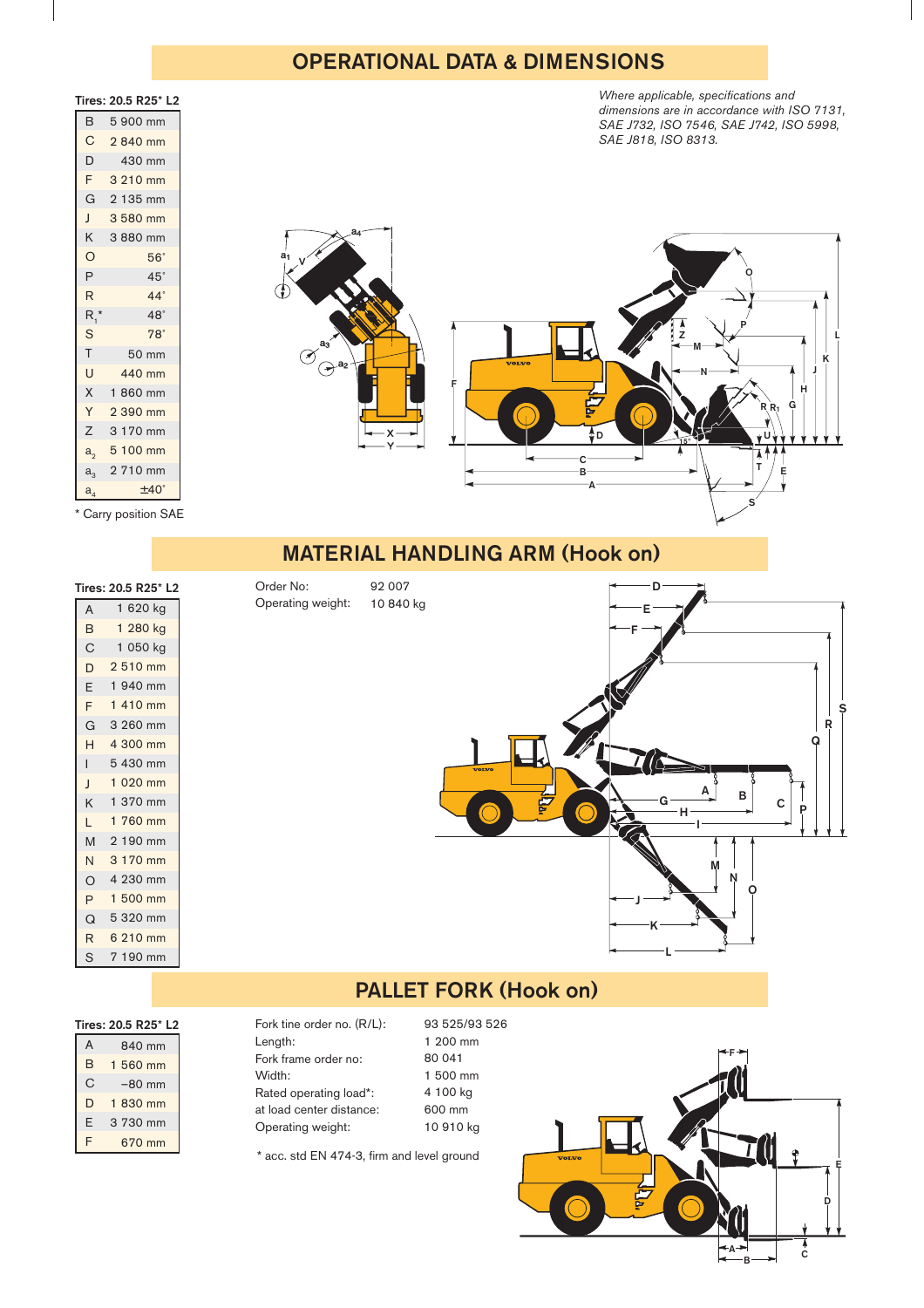#### STEERING SYSTEM

*Easily operated steering results in fast work cycles. The power-efficient system results in good fuel economy, good directional stability and a smooth ride.*

Steering system: Load-sensing hydrostatic articulated steering.

System supply: The steering system has priority feed from a load-sensing axial piston pump.

Pump: Double variable-flow axial piston pump.

Steering cylinders: Two double-acting cylinders.

#### **CAB**

*Care Cab II with wide door opening and comfortable instep. Inside of cab lined with noise-absorbent materials. Noise and vibration suppressing suspension. Good all-round visibility through large glass areas. Curved front windshield of greentinted glass. Ergonomically positioned controls and instruments permit a comfortable operating position.*

Instrumentation: All important information is centrally located in the operator's field of vision. Display for Contronic II monitoring system, in center console on dashboard.

Heater and defroster: Heater coil with filtered fresh air and fan with four speeds. Defroster vents for all window areas.

Operator's seat: Operator's seat with adjustable suspension and retractable seatbelt. The seat is mounted on a bracket on the rear cab wall. The forces from the retractable seatbelt are absorbed by the seat rails. Meets ISO/DIS 7096–1997.

Standard: The cab is tested and approved according to ROPS (ISO/CD 3471, SAE J1040), FOPS (ISO 3449, SAE J231). The cab meets with requirements according to ISO 6055 ("protective roof for high-lift vehicles") and SAE J386 ("Operator Restraint System").

| External sound level                              |  |
|---------------------------------------------------|--|
|                                                   |  |
| According to EU 2002 requirements  LwA 104 dB (A) |  |
|                                                   |  |
|                                                   |  |
|                                                   |  |
|                                                   |  |

## HYDRAULIC SYSTEM

*The Load-sensing hydraulics distribute exactly the quantity of oil required for the function used. Load-sensing gives precise control of the hydraulics throughout the lifting range. High pump capacity provides quick movements.*

Pump: The load-sensing double axial piston pump adjusts the oil requirements of the function used via indication through a load-sensing line. The flow is directed to the function used via a central valve block. Steering function always has priority.

Valve: Double-acting 2-spool valve. The control valve is actuated by a 2-spool pilot valve.

Lift function: The valve has four functions: raise, hold, lower and float. Inductive/magnetic automatic boom kickout can be switched on and off and is adjustable to any position between maximum reach and full lifting height.

Tilt function: The valve has three functions: rollback, hold and dump. Inductive/magnetic automatic bucket positioner, that can be switched on and off.

Cylinders: Double-acting cylinders for all functions.

Filter: Full-flow filtration through 20 µm (absolute) filter cartridge.

| and engine speed  36,7 r/s (2 200 r/min) |
|------------------------------------------|
|                                          |
|                                          |
|                                          |
|                                          |
|                                          |
|                                          |
|                                          |
|                                          |

\* with load as per ISO 5998 and SAE J818



#### LIFT-ARM SYSTEM

*The TP Linkage combines high breakout torque throughout the working range with nearly exact parallel lift-arm action. These features together with high lift height and long reach make the lift-arm system equally as good in bucket loading as in work with fork attachments and material handling arms.*